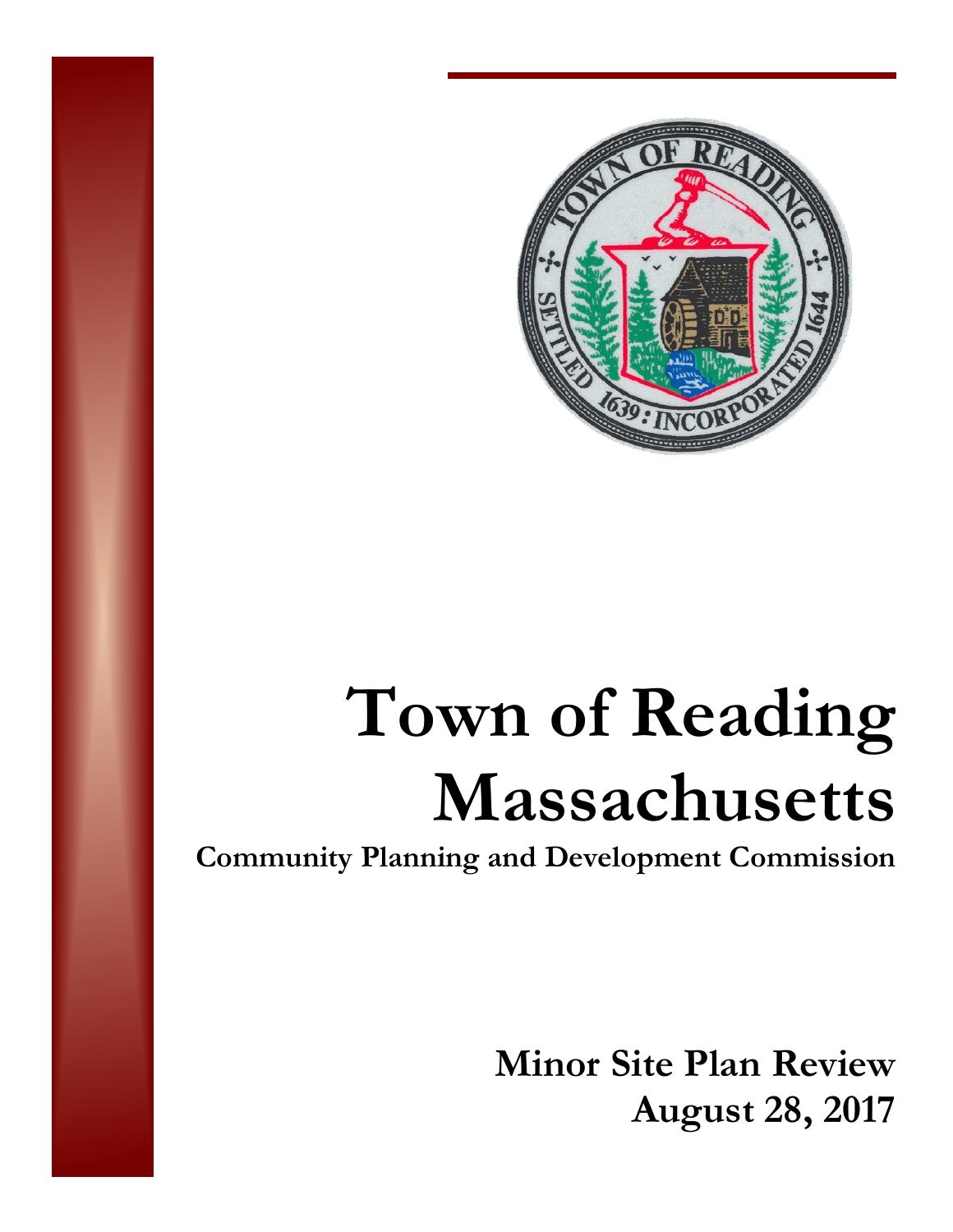# **Applicability:**

A Minor Site Plan Review by the CPDC is required if the proposed construction or site alteration involves any of the following:

- **a** Exterior alteration of 500 square feet or more of horizontal or vertical area that is limited to doors, paint, awnings, railings, step replacement, handicapped ramps or building code compliance measures, for a site within the Business B Zoning District;
- **b** Redevelopment or alteration of a site, or the interior of a building, in such a manner that the proposed site or building function is anticipated to generate unreasonable visual or auditory impacts to abutters; or
- **c** An existing site that becomes a nuisance to public health, safety or welfare (i.e., due to routine traffic spillover, excessive noise, site illumination beyond the hours of operation, etc.) as evidenced by substantiated complaints to the Police Department and/or Public Services Office.

**Exemption from Minor Site Plan Review:** Single-family and two-family structures, routine maintenance, and in-kind replacement of lighting, mechanical systems and landscape features are exempt from Minor Site Plan Review.

## **Procedures:**

For a Minor Site Plan Review, applicants shall submit six (6) copies of the following:

- o A written narrative explaining the proposed changes;
- o Photographs of the existing site or area to be altered;
- o A rendering, site plan, plot plan or sketch; and
- o An electronic version of all plans and documents submitted.

Applicants shall also submit a Certified Abutters List and one (1) stamped, addressed envelope for each abutter. The Community Development Director will use these envelopes to mail a courtesy notice of the Minor Site Plan Review to each abutter.

# **Applicants are strongly encouraged to double-side whenever possible. All plans must be to scale.**

### **Administrative Approval:**

The CPDC, through regulation, may authorize the Community Development Director to grant Administrative Approval for a Minor Site Plan Review with or without conditions provided the proposed construction, expansion or alteration is not anticipated to result in any adverse impact on surrounding areas.